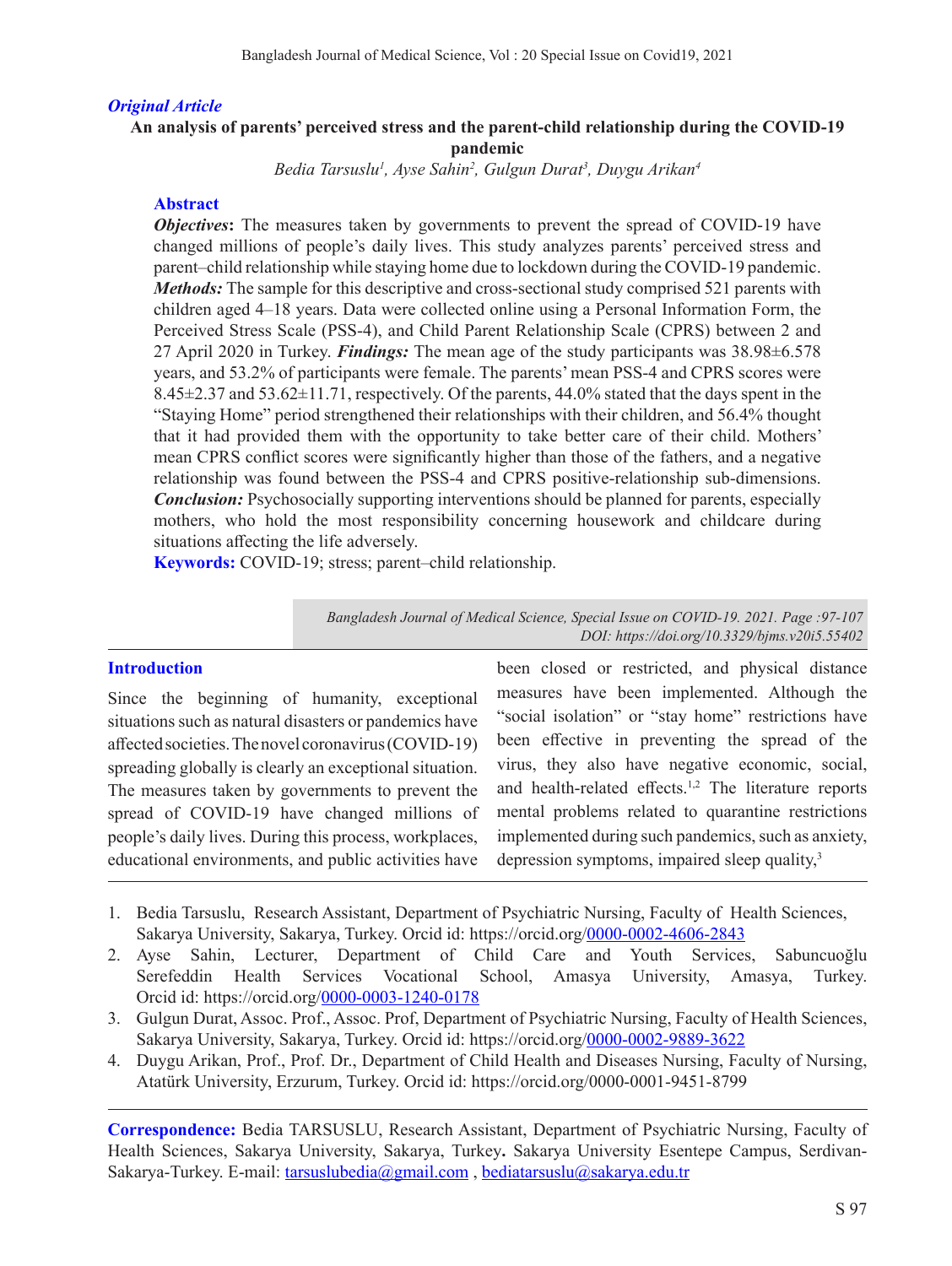During this process, serious measures have been and are still taken to prevent the increasing infection in Turkey. On March 13, 2020, the Ministry of Interior sent a "Lockdown Circular" to all Governorships within the scope of the fight against COVID-19 pandemic. This document described restrictions or arrangements in many sectors such as banks, transportation, markets, foods, cleaning, and medication to minimize the effect of lockdown on daily life.<sup>8</sup> In addition, primary and secondary educational institutions and universities started to provide online education; authorities warned people about "staying home" and "social isolation," and critical measures were imposed to minimize physical health problems and loss of lives. However, reflections of this process are still seen on individuals' mental health, daily lives, and family and social relationships.

COVID-19 led to a sudden and deep change in families' living conditions and lifestyles and caused many parents to face certain stressors. During the COVID-19 pandemic, parents may be stressed because of their families' economic and physical health, their children being away from their peers and teachers, management of their children's education process at home, and providing their children with information about COVID-19 in a way appropriate to their age.<sup>9</sup> In addition to working and dealing with housework, parents' responsibilities have increased because their children receive education at home. As the demands at home, and thus parents' stress increase, children may be negatively affected.<sup>10</sup>

Parents' role as educators have become even more important as they are usually the only people around their children to help them with homework, follow their education, and encourage positive developments and new learning experiences for their toddlers and preschool children.11 In addition, they have been alone in not only supporting their children's education, but also managing their children and home environment. The social support that they previously received from babysitters or grandparents has reduced. Even though the quarantine process means increased time spent with family members, parents try to continue their individual lives as usual and maintain their daily work duties. In this process, the new lifestyle that they experience together with their children increases their burden, which significantly increases

the risk for experiencing stress and negative emotions for parents.12 There is evidence that mothers with small children experience higher levels of depression and anxiety related with COVID-19.13 A study conducted in Japan found that parents' stress levels significantly increased when schools were closed due to the COVID-19.14 Other studies have also reported that parents experienced higher stress due to the lockdown during the COVID-19 process.<sup>15</sup>

Due to the COVID-19 pandemic, domestic routines have been disrupted, parents' social support has reduced, and parents have had to do the work that professionally trained teachers do without receiving any specialized education. All these changes occurred suddenly; the COVID-19 pandemic has caused many negative effects such as increased psychological problems in families, parental stress, and impaired functions as a spouse or a parent. Therefore, it is important to identify the effects of COVID-19 on families' stress and the parentchild relationship in terms of making plans on how educators and managers can support family members in the process ahead. In this regard, the present study aims to analyze the stress experienced by parents and the parent-child relationship during the process when people must stay home due to the lockdown implemented to avoid viral infections during the COVID-19 pandemic.

# **Materials and Methods**

## *Research design*

The population of this descriptive and cross-sectional study comprised mothers and fathers with children aged 4–18 years.

## *Sampling*

A minimum sample size of 210 was calculated using power analysis under the assumptions of type-I error (α)=0.05, type II error (β)=0.05, (power=0.95), and an effect size=0.05. By taking individual and cultural differences into account, the aim was then to double this sample size (n=420). A data collection form was created online using Google Forms, and the participants were invited to the research through paid digital advertisements on online platforms (Facebook, Instagram, YouTube, etc.). Participants were informed that participation was voluntary and that they could leave the study at any time before the data were sent to the researcher. The online data collection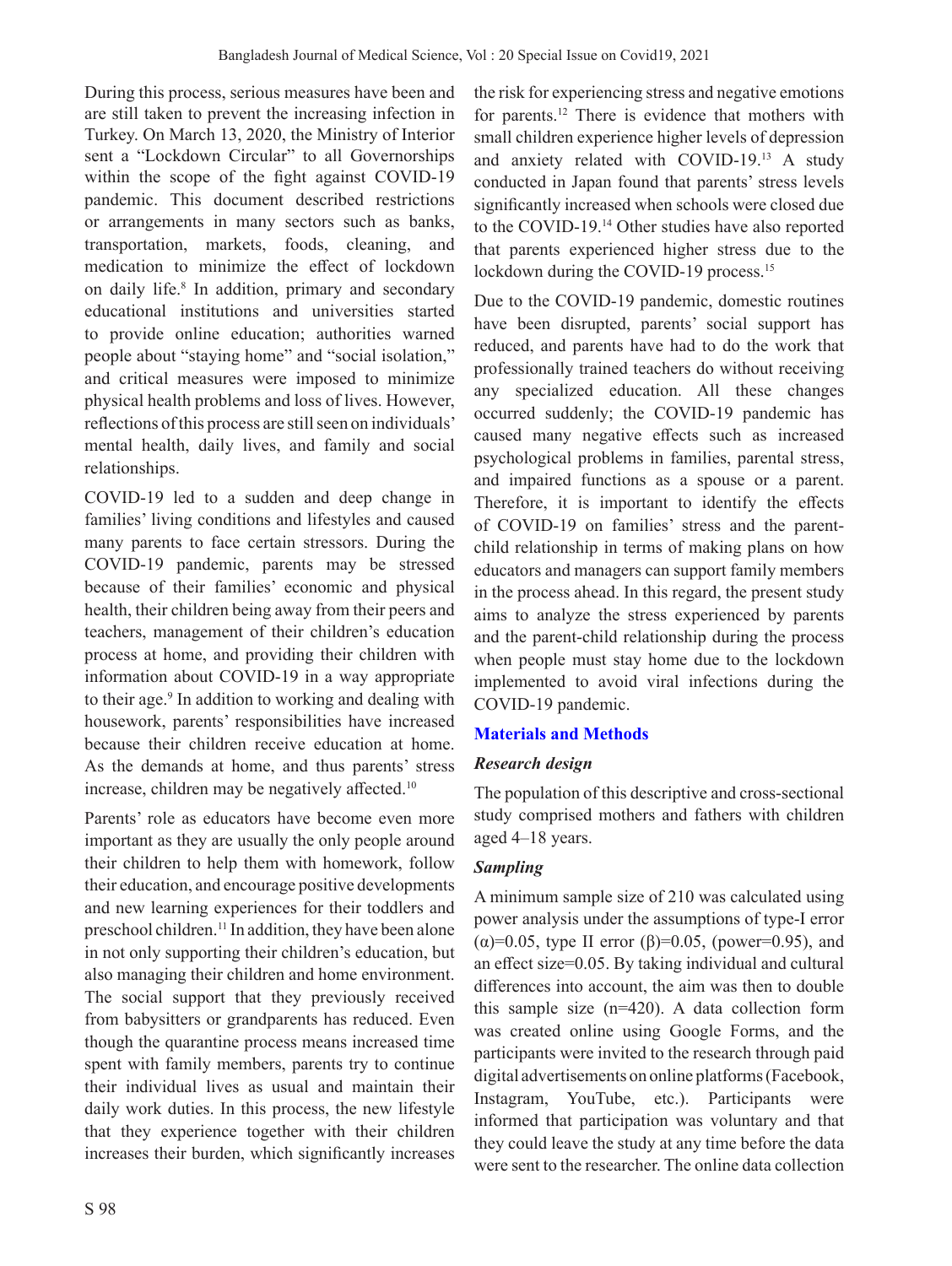form was set up to require participants to answer all questions before proceeding to the next question / form, thus avoiding missing data. Inclusion criteria were having at least one child between the ages of 4 and 18, participating in the research voluntarily, and not having any physical or cognitive disability that may be an obstacle to participating in the study. Data were collected from 591 individuals between 2 and 27 April 2020. A total of 70 participants who did not meet the inclusion criteria were excluded from the study, and therefore the research sample comprised 521 participants.

### *Data collection tools*

Personal Information Form: This form comprises 10 questions on the participants' age, marital status, number of children, economic status, educational status, and the characteristics of their children; the form also includes seven questions on the parent– child relationship during the "Staying Home" period because of COVID-19 (see Table 2).

Perceived Stress Scale (PSS): This scale was developed by Cohen, Kamarck, and Mermelstein (1983) to measure how stressful an individual perceives events/situations in their life to be. The PSS comprises 14 items, and the participants score each item between 0 and 4. Seven items with positive statements are reversely scored. In addition to its fourteen-item form, the PSS has two further 10-item and 4-item forms. The total PSS-14, PSS-10 and PSS-4 scores are 0 to 56, 0 to 40 and 0 to 16; respectively. A high score shows that the person's perception of stress is high. This study used the PSS-4 form for ease of application. The PSS was adapted to Turkish by Eskin et al. (2013).<sup>16</sup> The Cronbach's alpha value of the scale in the present study was 0.66.

Child Parent Relationship Scale (CPRS): CPRS was developed by Pianta (1992) to determine the strength levels of child–parent relationships. Mother–child interaction literature, attachment theory, and The Attachment Q-Set developed by Waters & Dean (1985) were all used while preparing the items during the scale-development study. The CPRS defines child and parent relationships from childhood to adolescence according to two dimensions. While the original version of the CPRS comprises 30 items and three sub-dimensions (attachment, conflict, positive relationship), the scale was reduced to 24 items and two sub-dimensions (conflict and positive relationship) in the Turkish adaptation study conducted by Akgün and Yeşilyaprak (2010).<sup>17</sup>

The scale includes 10 items describing a positive relationship and 14 items describing a relationship of conflict. The first, third, fifth, eighth,  $10^{th}$ ,  $13^{th}$ ,  $16^{th}$ ,  $20<sup>th</sup>$ ,  $29<sup>th</sup>$ , and  $30<sup>th</sup>$  items of the scale are reversely coded. The total score to be obtained from the scale is 24–120. A high score on the scale indicates a relationship conflict between the parent and child, while a low score indicates positive parent–child relationship.17 In this study, the total Cronbach alpha value for the CPRS was found to be 0.81.

## **Ethical Considerations**

The Ethical Committee number 71522473/050.01.04/ 172 and date 14.04.2020 and the Turkish Ministry of Health COVİD-19 Scientific Research Evaluation Commission gave approval for the conduct of the study.

### **Data analysis**

The IBM SPSS Statistics 25 software program was used to analyze the study data. Data were analyzed using frequency distribution for categorical variables, and descriptive statistics (mean, standard deviation) for numerical variables. Because the skewness and kurtosis indices are close to 0 within the limits of  $\pm$  1.96, and the numerical variables and the distribution of the sample mean approach the normal distribution for  $n \rightarrow \infty$  according to the Law of Large Numbers, the conformity to a normal distribution was considered evidence and parametric tests were used. The independent *t* test was used when comparing binary groups and one-way analysis of variance (ANOVA) in the comparison of three and more groups. Pearson correlation analysis was used to analyze the relationship between two numerical variables, and Cronbach's alpha values were used to determine scale reliability. The level of statistical significance was accepted as  $p<0.05$ .

## **Results**

The mean age of the participants was 38.98±6.578, of which 53.2% were female, 39.5% were university graduates, 22.8% did not work or were housewives, 25.7% did not work due to coronavirus, and 48.6% of had one child aged 4–18 years. While 59.5% of the parents used "compatible" when describing their children, 12.9% described them as "moody". Additionally, 4.4% of the children had a physical or mental problem (autism, asthma, epilepsy, specific learning disorders, Asperger syndrome, cerebral palsy, congenital heart disease, etc.) (Table 1).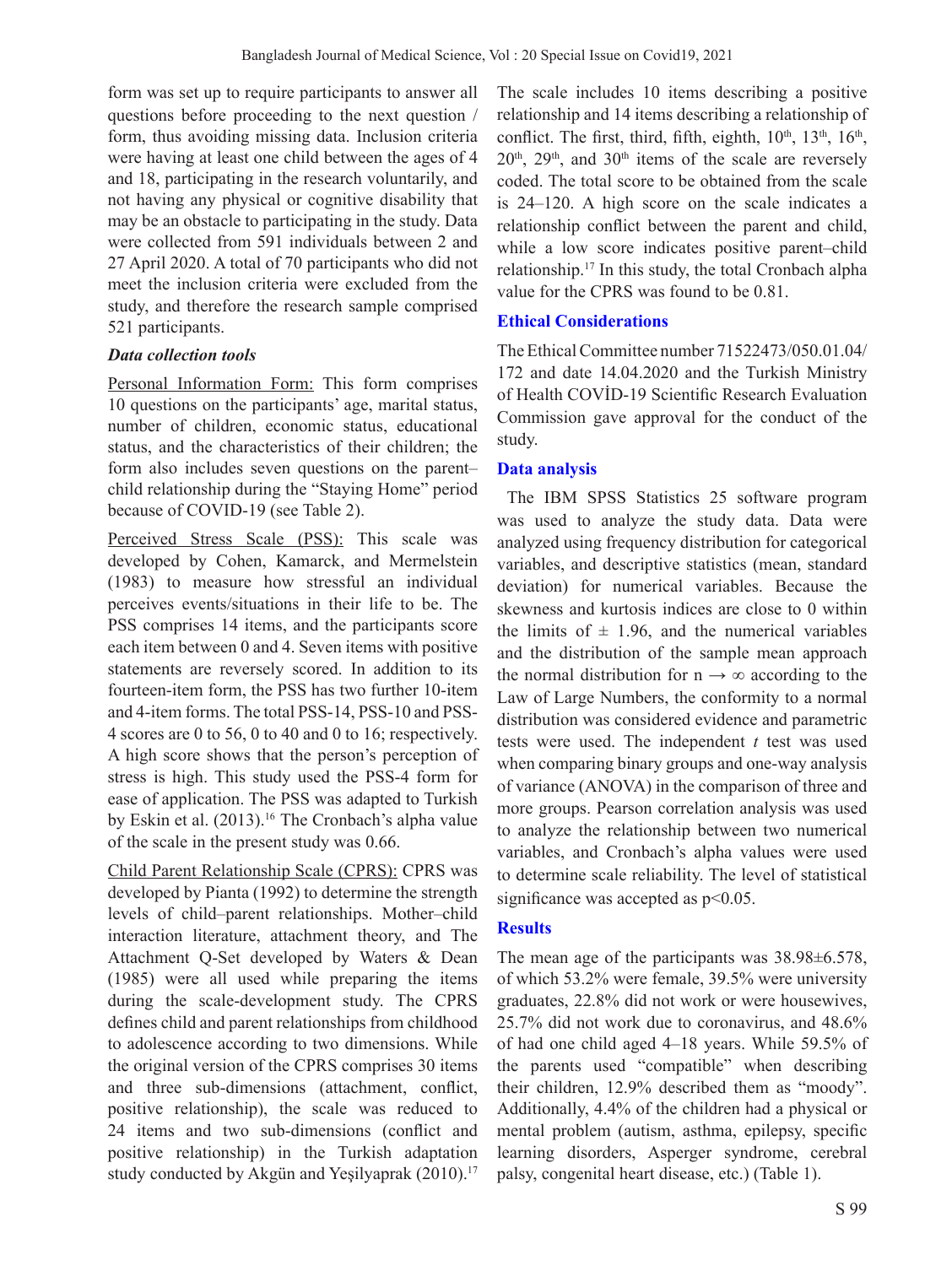**Table 1** - Sociodemographic characteristics of participants

| <b>Variable</b>                                | N   | $\frac{0}{0}$ |
|------------------------------------------------|-----|---------------|
| <b>Sex</b>                                     |     |               |
| Female                                         | 277 | 53.2          |
| Male                                           | 244 | 46.8          |
| Age                                            |     |               |
| $24 - 30$                                      | 48  | 9.2           |
| $31 - 40$                                      | 285 | 54.7          |
| $41 - 50$                                      | 163 | 31.3          |
| 51-60                                          | 25  | 4.8           |
| <b>Educational Status</b>                      |     |               |
| Primary Education                              | 120 | 23.0          |
| High School                                    | 138 | 26.5          |
| University                                     | 206 | 39.5          |
| Master's Degree                                | 57  | 10.9          |
| <b>Marital status</b>                          |     |               |
| Married                                        | 503 | 96.5          |
| Single                                         | 18  | 3.5           |
| Occupation                                     |     |               |
| Unemployed                                     | 119 | 22.8          |
| Freelancer                                     | 81  | 15.5          |
| Private sector                                 | 50  | 9.6           |
| Retired                                        | 8   | 1.5           |
| Worker, driver, iron                           | 46  | 8.8           |
| Healthcare professionals                       | 33  | 6.3           |
| Officer (teacher, accounting staff, mechanical | 179 | 34.4          |
| engineer etc.)                                 |     |               |
| Sergeant, police                               | 5   | 1.0           |
| <b>Status of employment</b>                    |     |               |
| Currently working                              | 174 | 33.4          |
| Unemployed                                     | 167 | 32.1          |
| I do not work due to COVID-19                  | 134 | 25.7          |
| I work on certain days because of COVID-19     | 46  | 8.8           |
| Number of children between the ages of 4-18    |     |               |
| 1                                              | 253 | 48.6          |
| $\overline{2}$                                 | 212 | 40.7          |
| 3 and above                                    | 56  | 10.7          |
| Ages of the children*                          |     |               |
| 4–6 years old                                  | 210 | 40.3          |
| 7-13 years old                                 | 349 | 67            |
| 14-18 years old                                | 147 | 28.2          |
| Characteristics of the children *              |     |               |
| Calm                                           | 174 | 33.4          |
| Harmonious                                     | 310 | 59.5          |
| Docile                                         | 242 | 46.4          |
| Active                                         | 311 | 59.7          |
| Moody                                          | 67  | 12.9          |
| Restless                                       | 165 | 31.7          |
| Other                                          | 28  | 5.4           |
| <b>Presence of child disease</b>               |     |               |
| Yes **                                         | 23  | 4.4           |
| N <sub>o</sub>                                 | 498 | 95.6          |
| <b>Total</b>                                   | 521 | 100           |
|                                                |     |               |

*\*multiple options are marked.*

*\*\*(autism, asthma, epilepsy, specific learning disorder, Asperger* 

*syndrome, cerebral palsy, congenital heart disease, etc.)*

Of the participants, 66.0% stated that they provided their children with complete information concerning coronavirus at a level they could understand; 44.0% stated that the quarantine ("Stay Home") process allowed them to build a closer relationship with their child, 56.4% had greater opportunity to take care of their children and 59.5% stated that this process made the children gain positive behaviors, such as hand washing and personal hygiene. However, 51.6% stated that the quarantine process negatively affected their child's psychology (Table 2).

**Table 2** - Distribution of participant responses on parent– child relationships during the "Lockdown" period

| <b>Statements</b> |                                                                                                                                                                                                  | It is not<br>right |               | <b>Partially</b><br>correct |               | <b>Absolutely</b><br>right |               |
|-------------------|--------------------------------------------------------------------------------------------------------------------------------------------------------------------------------------------------|--------------------|---------------|-----------------------------|---------------|----------------------------|---------------|
|                   |                                                                                                                                                                                                  | $\mathbf n$        | $\frac{0}{0}$ | $\mathbf{n}$                | $\frac{0}{0}$ | $\mathbf n$                | $\frac{0}{0}$ |
| 1.                | I think I acquired<br>information about<br>Coronavirus from<br>the right source.                                                                                                                 | 7                  | 1.3           | 200                         | 38.4          | 314                        | 60.3          |
| $\overline{2}$ .  | I think I have<br>provided my<br>child with enough<br>information about<br>the Coronavirus.                                                                                                      | 9                  | 1.7           | 168                         | 32.2          | 344                        | 66.0          |
| 3.                | I think the<br>information I give<br>about Coronavirus<br>causes Conflicted<br>behavior/emotional<br>change in my<br>child (aggressive<br>behavior, stress,<br>anxiety, sadness,<br>fear, etc.). | 298                | 57.2          | 180                         | 34.5          | 43                         | 8.3           |
| 4.                | I think the<br>quarantine<br>process negatively<br>affects my child's<br>psychology.                                                                                                             | 149                | 28.6          | 269                         | 51.6          | 103                        | 19.8          |
| 5.                | I think the<br>quarantine process<br>allowed me to<br>have a closer<br>relationship with<br>my child.                                                                                            | 78                 | 15.0          | 214                         | 41.1          | 229                        | 44.0          |
| 6.                | I think I have the<br>opportunity to take<br>more care of my<br>child during the<br>quarantine process.                                                                                          | 60                 | 11.5          | 167                         | 32.1          | 294                        | 56.4          |
| 7.                | I think the<br>quarantine process<br>has positive effects<br>on my child's<br>behavior (hand<br>washing, personal<br>hygiene etc.)                                                               | 39                 | 7.5           | 172                         | 33.0          | 310                        | 59.5          |

The mean score of the participants' PSS-4 was 8.45±2.37; their CPRS total, conflict, and positiverelationship sub-dimensions mean scores were 53.62±11.71, 32.20±9.89, and 21.42±4.13, respectively (Table 3).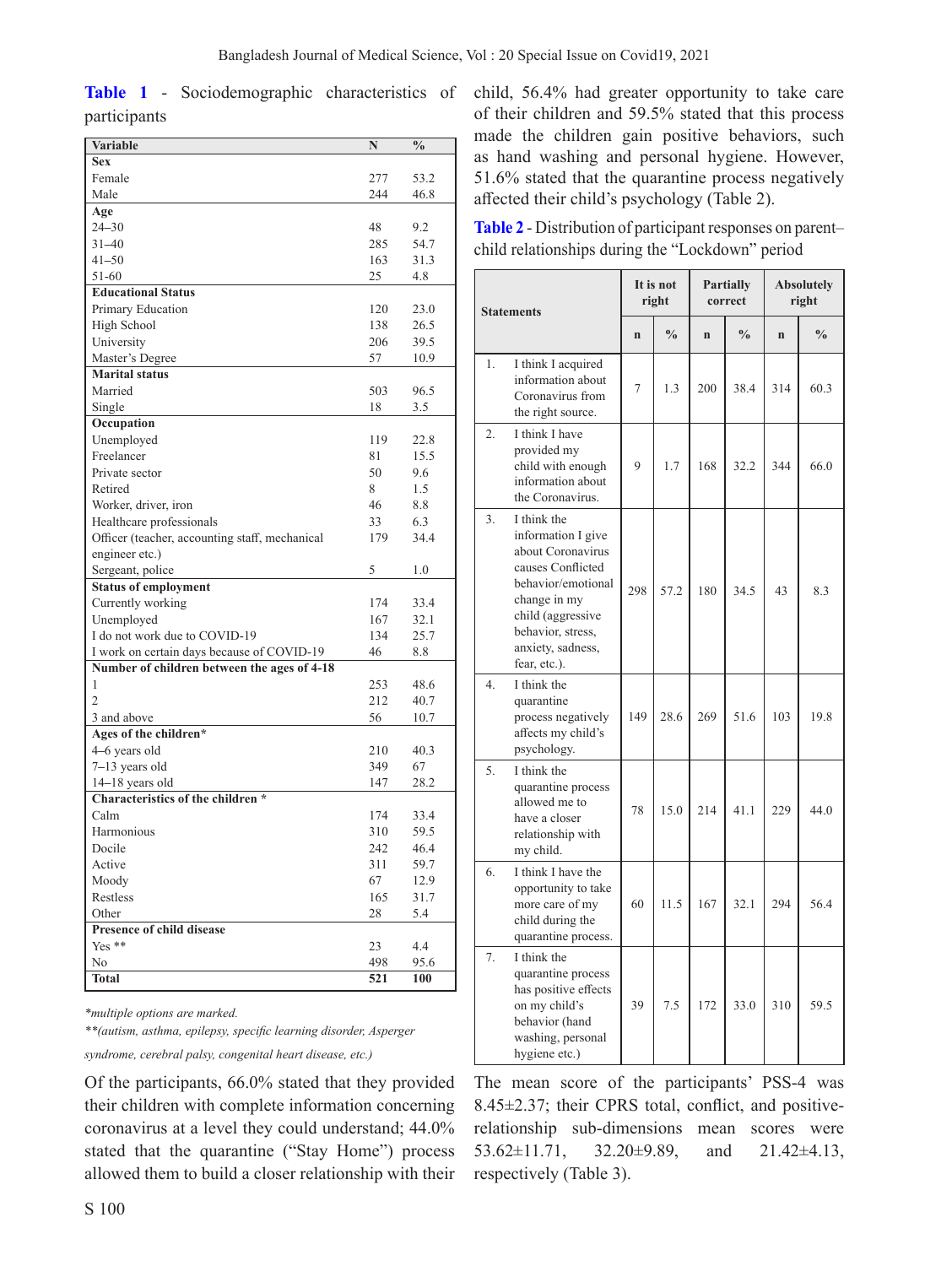| <b>Scale</b>                                     |  | Range      | Mean  | <b>SD</b> | Min.  | Max.  |
|--------------------------------------------------|--|------------|-------|-----------|-------|-------|
| <b>Perceived Stress Scale</b><br>$($ PSS-4 $)$   |  | $0 - 16$   | 8.45  | 2.37      | 0.00  | 16.00 |
| <b>Child Parent Relationship</b><br>Scale (CPRS) |  |            |       |           |       |       |
| lConflict                                        |  | $14 - 56$  | 32.20 | 9.89      | 14.00 | 67.00 |
| Positive<br>relationship                         |  | $10 - 40$  | 21.42 | 4.13      | 14.00 | 41.00 |
| <b>CPRS</b> Total                                |  | $24 - 120$ | 53.62 | 11.71     | 30.00 | 87.00 |

**Table 3** - Descriptive statistics of the scales

The PSS-4 mean scores of those participants with

physically or mentally ill children was found to be significantly higher than those of participants whose children had no physical or mental illness. The mothers' CPRS conflict mean scores and the positive relationship mean scores of the parents in the 41–50 age group were significantly higher than those in the 31–40 age group. Additionally, the mean conflict scores of parents with children aged 4–6 years and the mean positive relationship scores of the parents with children aged 14–18 years were significantly higher than those without children (Table 4).

| Table 4 - Comparison of Perceived Anxiety Scale (PSS-4) and Child Parent Relationship Scale (CPRS) |  |  |
|----------------------------------------------------------------------------------------------------|--|--|
| scores according to socio-demographic characteristics                                              |  |  |

|                           |             |              |      | <b>Child Parent Relationship Scale (CPRS)</b> |           |                          |           |              |       |
|---------------------------|-------------|--------------|------|-----------------------------------------------|-----------|--------------------------|-----------|--------------|-------|
|                           |             | <b>PSS-4</b> |      | Conflict                                      |           | Positive<br>relationship |           | <b>Total</b> |       |
|                           | $\mathbf n$ | <b>MN</b>    | SD   | <b>MN</b>                                     | <b>SD</b> | <b>MN</b>                | <b>SD</b> | <b>MN</b>    | SD    |
| <b>Sex</b>                |             |              |      |                                               |           |                          |           |              |       |
| Female                    | 277         | 8.59         | 2.48 | 33.07                                         | 10.06     | 21.48                    | 3.89      | 54.55        | 11.81 |
| Male                      | 244         | 8.30         | 2.22 | 31.21                                         | 9.61      | 21.35                    | 4.38      | 52.57        | 11.52 |
| t                         |             | 1.373        |      | $2.149*$                                      |           | 0.352                    |           | 1.938        |       |
| p                         |             | 0.170        |      | 0.032                                         |           | 0.725                    |           | 0.053        |       |
| Age                       |             |              |      |                                               |           |                          |           |              |       |
| $24 - 30^a$               | 48          | 9.00         | 2.80 | 34.90                                         | 11.00     | 20.79                    | 3.83      | 55.69        | 12.70 |
| $31 - 40^{b}$             | 285         | 8.39         | 2.37 | 32.52                                         | 9.65      | 20.96                    | 3.90      | 53.48        | 11.40 |
| $41 - 50$ °               | 163         | 8.36         | 2.10 | 30.83                                         | 9.63      | 22.29                    | 4.54      | 53.12        | 11.93 |
| $51 - 60$ <sup>d</sup>    | 25          | 8.80         | 3.03 | 32.36                                         | 11.19     | 22.12                    | 3.49      | 54.48        | 12.04 |
| $\mathbf F$               |             | 1.195        |      | 2.354                                         |           | 4.289                    |           | 0.653        |       |
| p                         |             | 0.311        |      | 0.071                                         |           |                          | $0.005*$  | 0.581        |       |
| Difference                |             |              |      |                                               |           | $c$ >b                   |           |              |       |
| <b>Educational Status</b> |             |              |      |                                               |           |                          |           |              |       |
| Primary Education         | 120         | 8.20         | 2.35 | 33.18                                         | 10.76     | 22.10                    | 4.59      | 55.28        | 12.33 |
| High School               | 138         | 8.47         | 2.86 | 31.75                                         | 10.39     | 20.84                    | 4.18      | 52.59        | 12.22 |
| University                | 206         | 8.56         | 1.99 | 31.87                                         | 9.37      | 21.30                    | 3.89      | 53.17        | 11.16 |
| Master's Degree           | 57          | 8.56         | 2.37 | 32.40                                         | 8.58      | 21.82                    | 3.62      | 54.23        | 10.89 |
| $\mathbf F$               |             | 0.647        |      | 0.571                                         |           | 2.250                    |           | 1.313        |       |
| p                         |             | 0.585        |      | 0.635                                         |           | 0.082                    |           | 0.269        |       |
| <b>Marital</b> status     |             |              |      |                                               |           |                          |           |              |       |
| Married                   | 503         | 8.45         | 2.39 | 32.18                                         | 9.90      | 21.40                    | 4.17      | 53.59        | 11.73 |
| Single                    | 18          | 8.56         | 1.65 | 32.72                                         | 9.86      | 21.89                    | 2.56      | 54.61        | 11.39 |
| $\mathfrak{t}$            |             | $-0.183$     |      | $-0.227$                                      |           | $-0.490$                 |           | $-0.365$     |       |
| $\, {\bf p}$              |             | 0.855        |      | 0.820                                         |           | 0.624                    |           | 0.716        |       |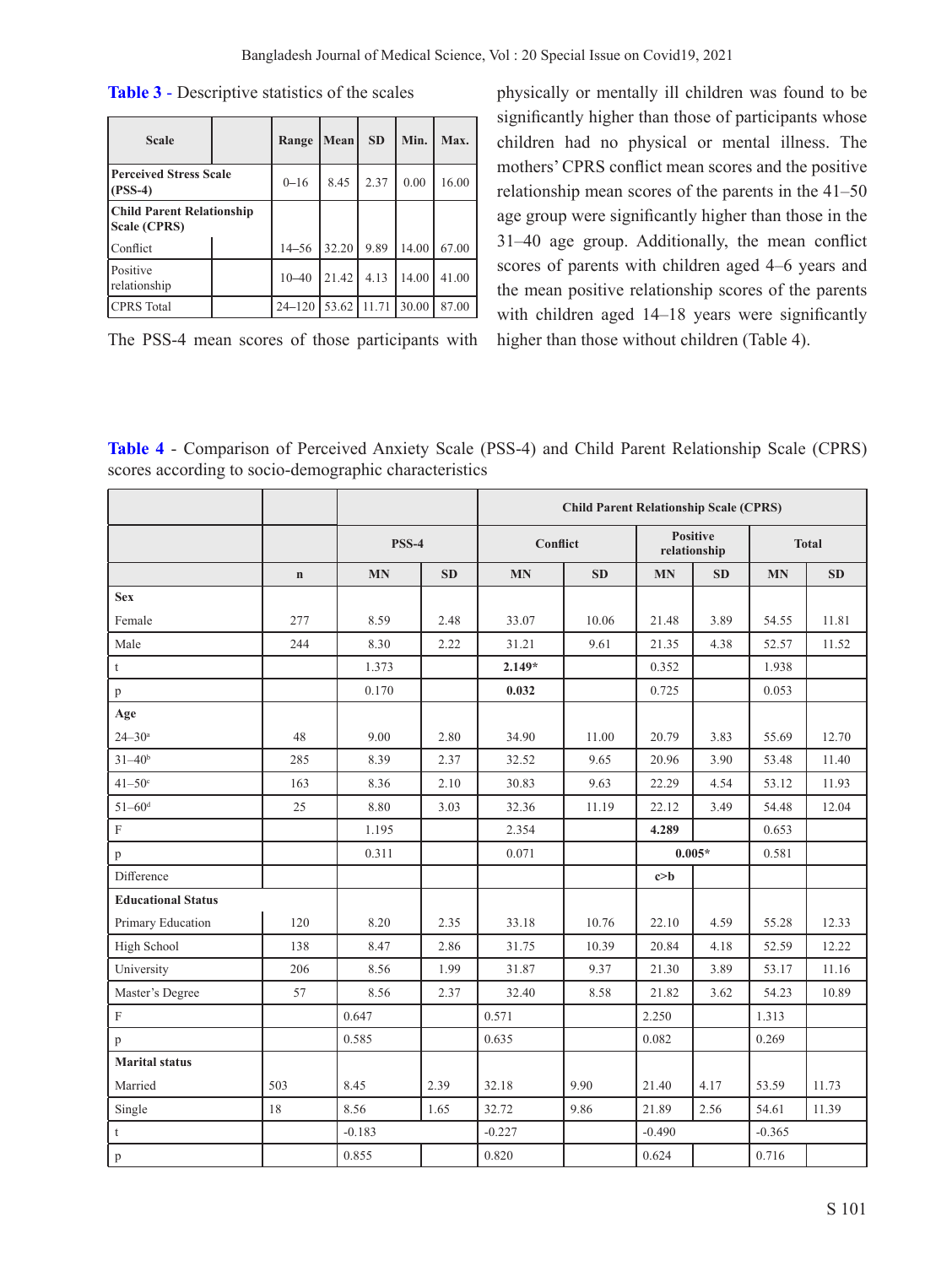|                                          |             |              |           | <b>Child Parent Relationship Scale (CPRS)</b> |           |                                 |           |           |              |
|------------------------------------------|-------------|--------------|-----------|-----------------------------------------------|-----------|---------------------------------|-----------|-----------|--------------|
|                                          |             | <b>PSS-4</b> |           | Conflict                                      |           | <b>Positive</b><br>relationship |           |           | <b>Total</b> |
|                                          | $\mathbf n$ | <b>MN</b>    | <b>SD</b> | <b>MN</b>                                     | <b>SD</b> | <b>MN</b>                       | <b>SD</b> | <b>MN</b> | SD           |
| Occupation                               |             |              |           |                                               |           |                                 |           |           |              |
| Unemployed                               | 127         | 8.38         | 2.94      | 33.51                                         | 10.83     | 21.57                           | 4.20      | 55.08     | 12.50        |
| Private, freelance                       | 177         | 8.45         | 2.26      | 31.87                                         | 10.05     | 21.34                           | 4.77      | 53.21     | 12.18        |
| Healthcare Professionals                 | 33          | 8.91         | 2.64      | 34.09                                         | 9.99      | 22.55                           | 3.60      | 56.64     | 11.34        |
| Officer                                  | 184         | 8.43         | 1.95      | 31.28                                         | 8.93      | 21.19                           | 3.43      | 52.47     | 10.59        |
| $\mathbf F$                              |             | 0.454        |           | 1.754                                         |           | 1.083                           |           | 2.065     |              |
| $\, {\bf p}$                             |             | 0.715        |           | 0.155                                         |           | 0.356                           |           | 0.104     |              |
| <b>Employment status</b>                 |             |              |           |                                               |           |                                 |           |           |              |
| Employed                                 | 174         | 8.46         | 2.05      | 32.37                                         | 10.03     | 21.73                           | 4.33      | 54.10     | 11.89        |
| Unemployed                               | 167         | 8.38         | 2.82      | 33.25                                         | 10.59     | 21.60                           | 4.29      | 54.85     | 12.37        |
| Does not work due to<br>COVID-19         | 134         | 8.43         | 2.34      | 31.00                                         | 8.73      | 20.90                           | 3.47      | 51.90     | 10.56        |
| Works on certain days due<br>to COVID-19 | 46          | 8.76         | 1.69      | 31.24                                         | 9.73      | 21.11                           | 4.44      | 52.35     | 11.36        |
| $\mathbf F$                              |             | 0.310        |           | 1.453                                         |           | 1.222                           |           | 1.865     |              |
| p                                        |             | 0.818        |           | 0.226                                         |           | 0.301                           |           | 0.135     |              |
| Child age groups                         |             |              |           |                                               |           |                                 |           |           |              |
| 4-6 years old                            |             |              |           |                                               |           |                                 |           |           |              |
| None                                     | 311         | 8.46         | 2.31      | 31.44                                         | 9.91      | 21.69                           | 4.04      | 53.13     | 11.77        |
| Present                                  | 210         | 8.45         | 2.46      | 33.33                                         | 9.77      | 21.02                           | 4.23      | 54.36     | 11.60        |
| $\mathsf t$                              |             | 0.020        |           | $-2.154*$                                     |           | 1.807                           |           | $-1.178$  |              |
| p                                        |             | 0.984        |           | 0.032                                         |           | 0.071                           |           | 0.239     |              |
| 7-13 years old                           |             |              |           |                                               |           |                                 |           |           |              |
| None                                     | 172         | 8.52         | 2.23      | 32.72                                         | 9.78      | 21.87                           | 4.48      | 54.58     | 11.49        |
| Present                                  | 349         | 8.42         | 2.43      | 31.95                                         | 9.95      | 21.20                           | 3.92      | 53.15     | 11.80        |
| $\mathsf t$                              |             | 0.423        |           | 0.832                                         |           | 1.736                           |           | 1.314     |              |
| p                                        |             | 0.672        |           | 0.406                                         |           | 0.083                           |           | 0.189     |              |
| 14-18 years old                          |             |              |           |                                               |           |                                 |           |           |              |
| None                                     | 374         | 8.44         | 2.28      | 32.57                                         | 9.92      | 21.03                           | 4.02      | 53.60     | 11.75        |
| Present                                  | 147         | 8.49         | 2.58      | 31.27                                         | 9.79      | 22.41                           | 4.23      | 53.67     | 11.63        |
| $\mathbf t$                              |             | $-0.211$     |           | 1.356                                         |           | $-3.463*$                       |           | $-0.063$  |              |
| p                                        |             | 0.833        |           | 0.176                                         |           | 0.001                           |           | 0.950     |              |
| Disease in Child (Physical or Mental)    |             |              |           |                                               |           |                                 |           |           |              |
| Present**                                | 23          | 9.65         | 1.61      | 36.04                                         | 10.08     | 21.22                           | 4.89      | 57.26     | 11.34        |
| None                                     | 498         | 8.40         | 2.38      | 32.02                                         | 9.85      | 21.43                           | 4.09      | 53.45     | 11.71        |
| $\mathsf t$                              |             | $2.494*$     |           | 1.911                                         |           | $-0.241$                        |           | 1.527     |              |
| $\, {\bf p}$                             |             | 0.013        |           | 0.057                                         |           | $0.810\,$                       |           | 0.127     |              |

*\*p<0.05; \*\*autism, asthma, epilepsy, specific learning disorder, Asperger syndrome, cerebral palsy, congenital heart disease, etc.*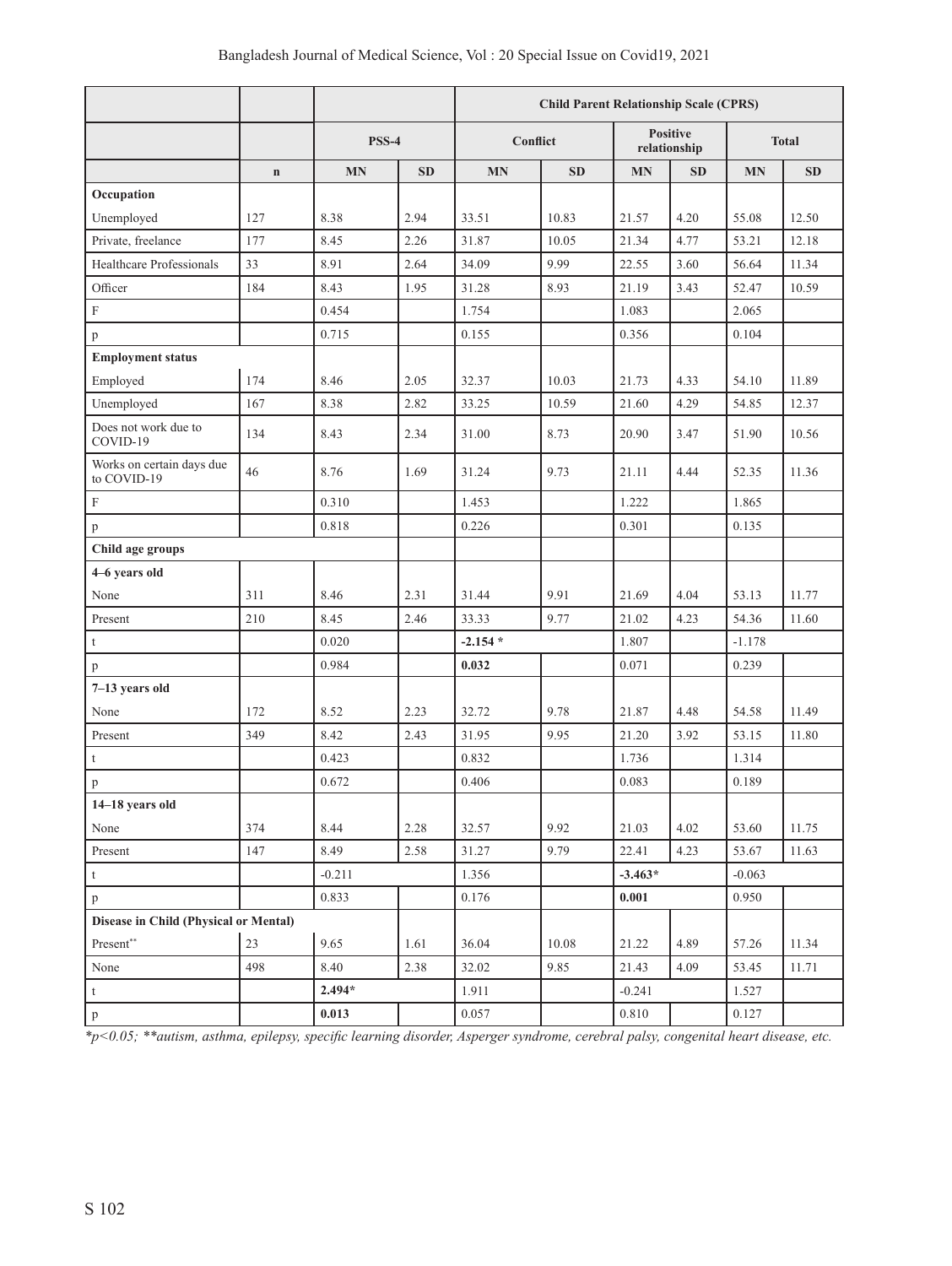A significant negative relationship was found between the positive relationship scores of the PSS-4 and the CPRS (Table 5).

| Table 5 - The relationship between Perceived Stress |  |
|-----------------------------------------------------|--|
| Scale and Child Parent Relationship Scale           |  |

|                             | <b>Child Parent Relationship Scale</b> |          |                          |       |       |
|-----------------------------|----------------------------------------|----------|--------------------------|-------|-------|
|                             |                                        | Conflict | Positive<br>relationship | Total |       |
| <b>Perceived</b>            | r                                      | 0.076    | $-0.131*$                |       | 0.018 |
| <b>Stress Scale</b>         | p                                      | 0.081    | 0.003                    |       | 0.675 |
| $\sim$ $\sim$ $\sim$ $\sim$ |                                        |          |                          |       |       |

*\*p<0.0*5

### **Discussion**

Epidemics can increase stress and anxiety in individuals and communities<sup>18</sup> and anxiety is a common response to the experience of stress.19 In relation to the measures taken during the COVID-19 outbreak (e.g. social isolation, quarantine, lockdown etc.), anxiety of individuals may increase and their lives may be adversely affected by infection, social isolation, and stigmatization.<sup>18,20</sup> People living in quarantined areas experience psychological distress and anxiety in addition to physical symptoms such as cough and fever.18 In a study conducted to investigate the stress, anxiety, and depression levels of society during the COVID-19 epidemic in China, 28.8% of the participants stated they experienced moderate to severe anxiety symptoms, and 8.1% stated they experienced moderate to severe stress.<sup>21</sup> In addition, COVID-19 may cause stress for parents in terms of job loss, income loss, caregiving burden, health, and their children's education.<sup>15</sup> A study conducted in Canada to analyze the effect of COVID-19 on families reported that parents experienced a very high stress.<sup>22</sup> The mean PSS-4 score of the participants in the present study was 8.45±2.37. Accordingly, parents experienced moderate stress during COVID-19.

The literature suggests that many socio-demographic characteristics, such as gender, age, employment status and economic and educational status affect the severity of stress experienced by individuals during the epidemic.23–25 In studies carried out by Kamal and Othman  $(2020)$  in Iraq,<sup>25</sup> and by Moccia et al.  $(2020)$  in Italy,<sup>23</sup> the rate of anxiety and stress among females was found to be higher than that of males during the COVID-19 pandemic. A study reported that mothers are more stressed about finances and concerned about food safety compared to men within the previous month and for the following six months of the COVID-19 pandemic.<sup>22</sup> Although the mean stress perceived by mothers was higher than that of

fathers, no such statistically significant difference could be found in the present study. An explanation for this finding might be that the mothers and fathers are not the parents of the same children.

There were changes in both the daily lives of individuals and in society as a result of the suggestions and sanctions of isolation by the authorized officers during the COVID-19, and these resulted in problems such as loneliness, anxiety, depression, and insomnia.26 The children of those parents who participated present study had illnesses, such as autism, asthma, epilepsy, specific learning disorders, Asperger syndrome, cerebral palsy, congenital heart disease, etc. Illnesses and disorders such as autism, specific learning disabilities, Asperger syndrome, asthma, and heart disease in children and adolescents might also cause changes in their daily life routines and negatively affect both their behavior and their health status.27,28 Asbury et al. (2020) analyzed the effect of COVID-19 limitations on the mental health of children with disabilities and special education needs and their parents and found that parents mostly experienced anxiety, stress, and burnout, and that anxiety and compulsive behaviors increased the among children.29 The isolation and the "Staying Home" process might have negatively affected the behaviors and health of the children requiring and receiving special education. Regarding this, the present study perceived stress of parents with children with a physical or mental illness was found to be higher than those without such illnesses.

Interactions and relationships among family members affect each of them.30 While positive relationships in a family positively affect the individuals concerned, conflicts can negatively affect social relationships and mental health.<sup>31</sup> The measures taken due to the pandemic such as social distancing, isolation, and lockdown negatively affected the social relationships of individuals. Problems such as loneliness, anxiety, and stress may occur following a decrease in social interactions and relationships.<sup>32</sup> Parents are exposed to a long and unexpected duration of maintaining their children's care and education due to the lockdown; and most parents continue to work remotely. $11,33$ Staying home and the fact that children do not go to school in many situations may cause stress for children and their families. In a study conducted with Canadian parents with moderate and high income levels, the parents reported that they had difficulty in balancing their work duties and parenting roles (for instance, housework, maintaining children's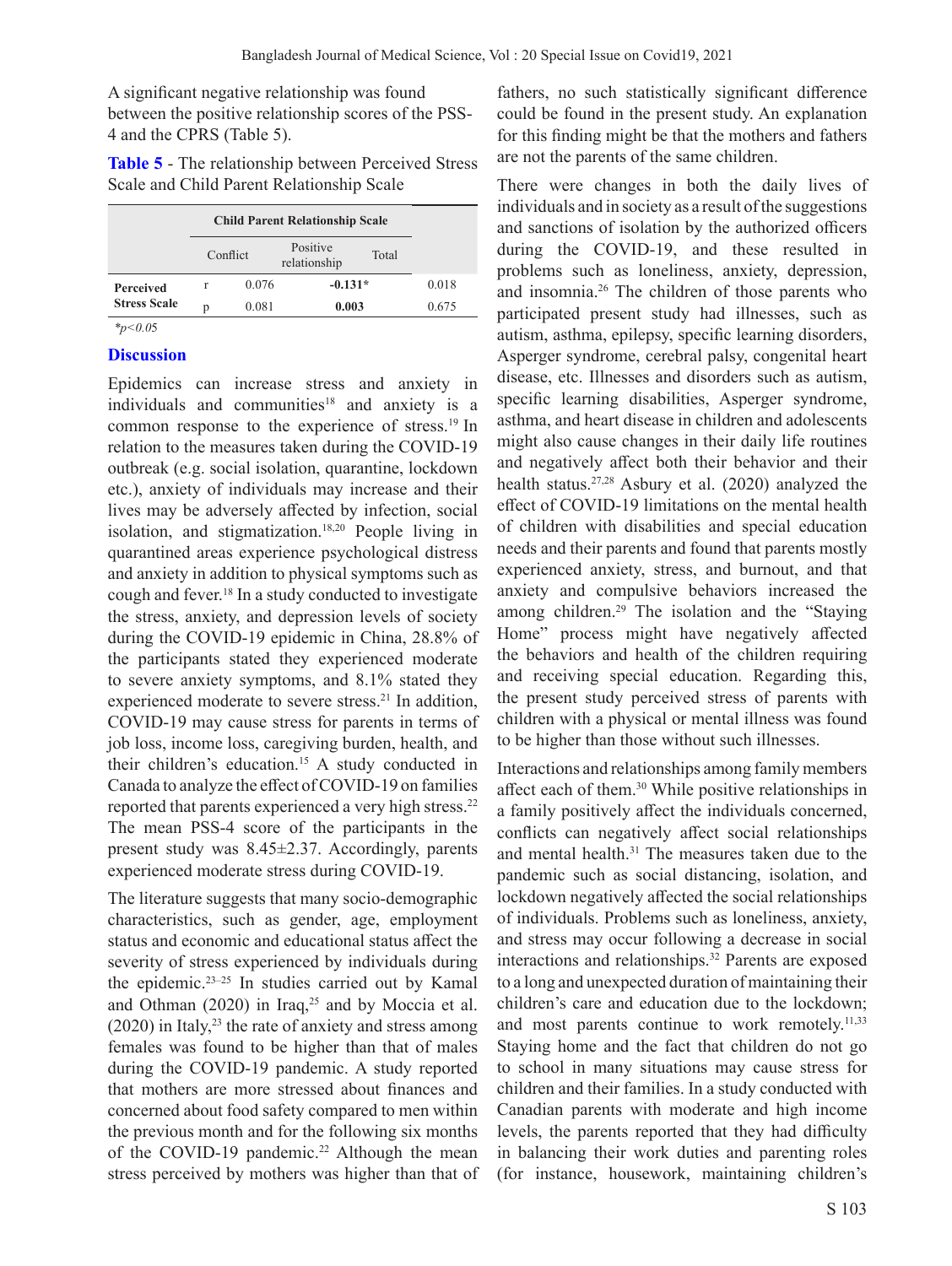activities and education at home).<sup>22</sup> The total CPRS mean score in the present study was found to be 53.62±11.71. In the studies conducted by Yaylacı (2019), Vatansever (2019), and Çetin (2019) before the COVID-19 pandemic, including parents, the mean CPRS scores were 39.86±8.53, 47.13±10.3, and  $47.51 \pm 12.43$ , respectively.<sup>34-36</sup> Compared with findings in the literature, the present study found a negative relationship between the child and the parent. This may be attributed to the increased roles of parents resulting from the measures taken within the scope of the COVID-19 prevention.

In the present study, the mean CPRS conflict scores of the mothers were found to be significantly higher than those of the fathers. Similarly, Yaylacı (2019) found females' CPRS conflict sub-dimension scores to be higher.<sup>34</sup> Many parents perform their parental role full time due to the lockdown measures taken against COVID-19. Regardless of their age, children request things from their parents to meet their needs during the day, and most requests are made to their mothers. If a parent is unable to meet the wishes or demands of their child, they may feel inadequate, low-spirited, and exhausted.<sup>37</sup> In another study, some parents reported that they are stressed because it is unclear how life had changed or would change due to the pandemic.<sup>22</sup> Studies on mental health that have been carried out in the COVID-19 pandemic state that women experience more stress, anxiety, and use emotion-oriented coping styles more.<sup>24</sup> The present study found that the mothers had more conflicts with their children compared to the fathers, which can be attributed to their higher level of responsibilities in housework and childcare and their greater use of emotion-oriented ways to deal with stress during the COVID-19 epidemic.

In a study conducted on the COVID-19 epidemic in China, the prevalence of common anxiety disorder and depressive symptoms was found to be significantly higher in participants under 35 years old than those aged 35 years and over.<sup>3</sup> No significant difference was found between parent– child relationships in the studies which examined the parent and child relationship according to the age of parents before COVID-19.34–36 The present study found the positive relationship scores of the parents in the 41–50 age group to be significantly higher than those of in the 31–40 age group. Individuals aged 40 years or older, who are transitioning from mid-adulthood to advanced adulthood, experience a cease and regression regarding their biological

development while maintaining mental wellbeing and quality social relationships.<sup>38</sup> Accordingly, parents aged 41–50 experience greater anxiety in relation to COVID-19 but have more positive relationships with their children than those aged 31–40. In addition, parents with children aged 4–6 years had significantly higher mean conflict scores, while those with children aged 14–18 were found to have higher mean positive relationship scores than those without children. Children aged 4–7 tend to comprehend events and situations through magical ideation (a concept used to describe a child's belief in case of irrelevant thoughts, wishes, or actions to have irrelevant outcomes regarding a particular subject). For instance, they may believe that their illness is caused by a certain thought or behavior. $39$ Accordingly, the reasons why mothers and fathers with children aged 4–6 years conflict more than those with children aged 14–18 years may be due to the fact that children in this age group mostly engage in magical thinking, their inability to grasp facts related to COVID-19, or parents cannot provide them with information appropriate to their age. Another stressor for parents is that they cannot inform their children about COVID-19 in a way appropriate to their age.<sup>9</sup> In the present study, the higher level of conflict experienced by the parents with children aged 4 to 6 years may be attributed to the inability of the parents to provide their children with age-appropriate information about COVID-19.

The COVID-19 epidemic, which is the result of new and unknown virus, causes many uncertainties to prevail in the struggle in this process. Uncertainties cause individuals to experience many negative emotions, such as anxiety and stress. These negative emotions, thoughts, and situations have a negative effect on the individual's family and social relationships if they are not dealt with effectively.<sup>40</sup> COVID-19 caused sudden changes in individuals' and families' lives. Spinelli et al. (2020) reported that the parents who reported that they had a great difficulty in coping with the quarantine experienced higher levels of stress.<sup>15</sup> In the present study, a significant negative relationship was found between PSS and the positive relationship sub-dimension of the CPRS. Accordingly, less stress perceived by the parents meant a more positive relationship with their children. Therefore, supportive interventions during stressful life-events, such as epidemics, will positively affect coping with stress and familial relationships.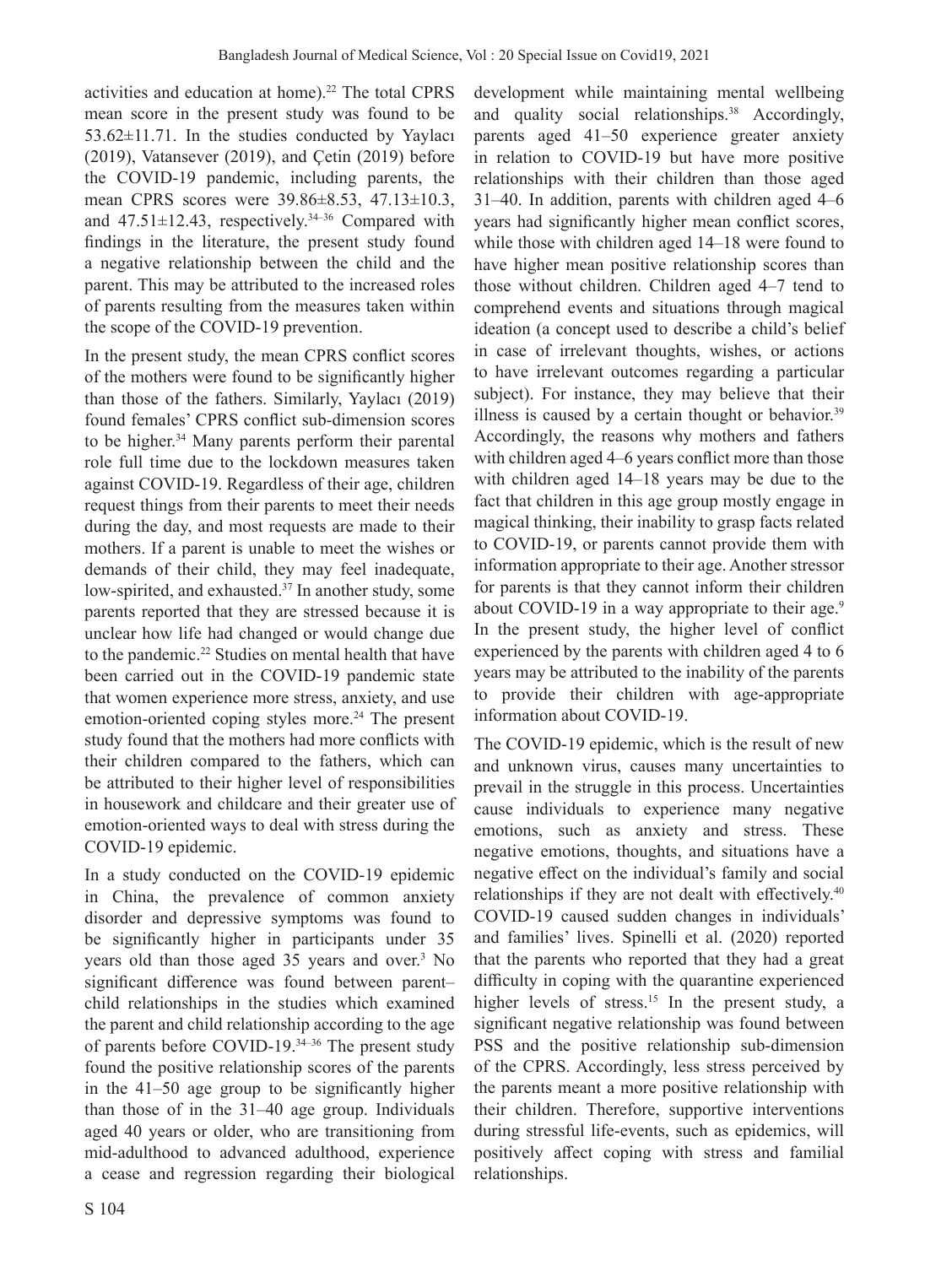### **Limitations**

This study was limited by the difficulty of reaching individuals resulting from the management of COVID-19 process, as well as by certain factors cannot be intervened, a relatively small sample size, and some mothers and fathers who participated in the study not being the parents of the same child. Furthermore, the study was conducted online, using social media communication platforms such as Facebook, Instagram, WhatsApp etc., and in a short period of time. Additionally, since the measurement tools used were based on self-reported information from participants, the results only reflected parents' perceptions, attitudes, and behaviors. A larger sample size and investigating the effect of children's experiences on family interactions during the lockdown processes due to epidemics such as COVID-19 should also be studied in future research.

#### **Conclusion**

To prevent the spread of infection during the COVID-19 epidemic, the Turkish government encouraged the public to isolate themselves and take necessary measures in line with WHO warnings. The majority of parent participants in the sample used in this study stated that the days spent "Staying Home" helped them build a closer relationship with their child, provided the opportunity to take better care of their children and helped their children to develop positive behaviors, such as hand washing and personal hygiene. However, parents experienced moderate stress and had a moderate positive relationship with their children during the days of "Staying Home". Mothers in particular stated that they experienced more stress and conflict with their children. It might be argued that during the lockdown ("stay home" days), parents experienced a moderate level of stress and had a moderately positive relationship with their children, and that especially mothers had

higher levels of stress and conflict with their children compared to fathers.

### **Implications for practice**

Media and public institutions prioritize physical health in the steps taken to prevent and control COVID-19 and focus less on its effects on psychosocial health. Psychosocially supporting interventions should be planned to support parents, and especially mothers, who assume most of the responsibilities concerning domestic work and childcare in situations that have an adverse effect on life, such as the epidemics. Informative guides should be prepared to help individuals cope with the stress they might experience throughout the epidemic, raising awareness and encouraging them to spend time with their family, and engage in certain activities. This critical period can be overcome and serious long-term negative results can be prevented if parents and children are supported appropriately by health and education professionals.

### **Conflict of interest**

The authors report no actual or potential conflicts of interest.

#### **Source of fund: (if any)**

No external or intramural funding was received.

#### **Authors's contribution**

Data gathering and idea owner of this study: BT, AS. Study design: BT, AS, GD, DA. Data gathering: BT, AS, GD. Writing and submitting manuscript: BT, AS, GD, DA. Editing and approval of final draft: BT, AS, GD, DA.

#### **Disclosure**

This research is partly submitted in " International Conference on Covid-19 Studies, Ankara / Turkey 2020, 21-23 June, '' as an oral presentation.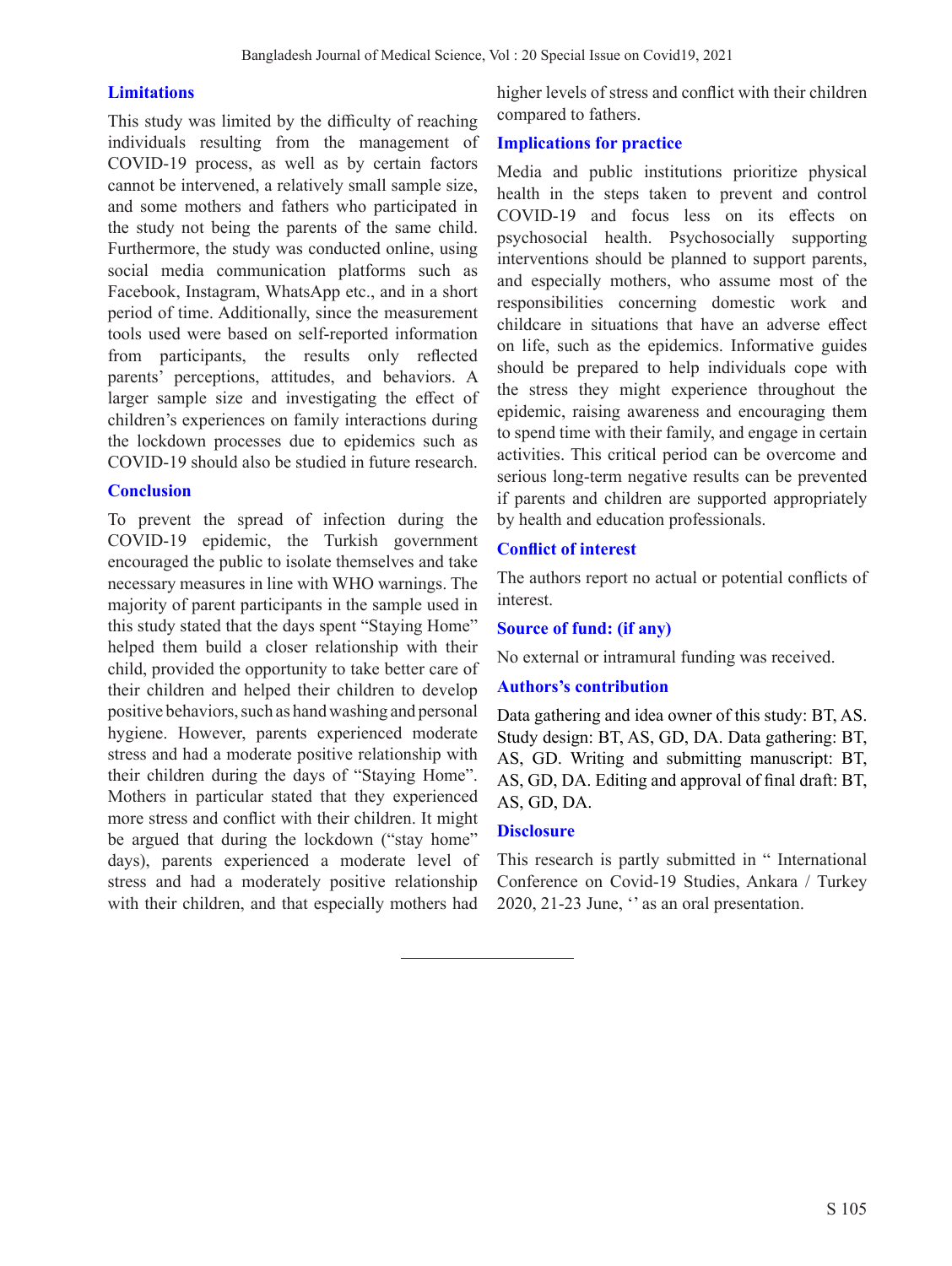## **References**

- 1. Siddiqui SA. & Jakaria M. Lockdown leading obesity and its possible impacts on the second wave of COVID-19. *Bangladesh J. Med. Sci.* 2020;**19**: 101–102. https://doi. org/10.3329/bjms.v19i0.48172
- 2. Hassan R, Zulkifli MM, Ahmad I. & Yusoff SSM. Depression, anxiety and stress among obese patients with chronic illnesses: Prevalence and associated factors in North East Malaysia. *Bangladesh J. Med. Sci.* 2019;**18 (2)**: 252–259. https://doi.org/10.3329/bjms.v18i2.40694
- 3. Huang Y. & Zhao N. Generalized anxiety disorder, depressive symptoms and sleep quality during COVID-19 epidemic in China: a web-based crosssectional survey. *medRxiv*. 2020: 2020.02.19.20025395. https://doi.org/10.1101/2020.02.19.20025395
- 4. Duan L. & Zhu G. Psychological interventions for people affected by the COVID-19 epidemic. *The Lancet Psychiatry* 2020; **7:** 300–302 https://doi.org/10.1016/ S2215-0366(20)30073-0.
- 5. Hawryluck L, Gold WL, Robinson S, Pogorski S, Galea S, Styra R. SARS control and psychological effects of quarantine, Toronto, Canada. *Emerg. Infect. Dis.* 2004; **10(7):** 1206–1212 https://doi.org/10.3201/ eid1007.030703.
- 6. Brooks SK, Webster RK, Smith LE, Woodland L, Wessely S, Greenberg N, *et al.* The psychological impact of quarantine and how to reduce it: rapid review of the evidence. *Lancet* 2020; **395 (10227)**: 912–920. https:// doi.org/10.1016/S0140-6736(20)30460-8
- 7. Lee SM, Kang WS, Cho AR, Kim T. & Park JK. Psychological impact of the 2015 MERS outbreak on hospital workers and quarantined hemodialysis patients. *Compr. Psychiatry* 2018; **87:** 123–127. https://doi. org/10.1016/j.comppsych.2018.10.003
- 8. Republic of Turkey, Ministry of Interior. 30 Büyükşehir ve Zonguldak İlinde 23-24-25-26 Nisan Tarihlerinde Uygulanacak Sokağa Çıkma Kısıtlaması. [Internet]. Republic of Turkey, Ministry of Interior 2020. Available from: https://www.icisleri.gov.tr/30-buyuksehir-vezonguldak-ilinde-23-24-25-26-nisan-tarihlerindeuygulanacak-sokaga-cikma-kisitlamasi
- 9. Fontanesi L, Marchetti D, Mazza C, Di Giandomenico SD, Roma P, Verrocchio MC. The Effect of the COVID-19 Lockdown on Parents: A Call to Adopt Urgent Measures. *Psychol. Trauma Theory, Res. Pract. Policy* 2020; **12:** 79–81 https://doi.org/10.1037/tra0000672
- 10. Tolan C. Some cities see jumps in domestic violence during the pandemic [Internet]. 2020 [cited 2020 Apr 4]. Available from: https://www.cnn.com/2020/ 04/04/

us/domestic-violence-coronavirus-calls-cases-increaseinvs/ index.html

- 11. Wang G, Zhang Y, Zhao J, Zhang J. & Jiang F. Mitigate the effects of home confinement on children during the COVID-19 outbreak. *Lancet* 2020; **395 (10228):** 945– 947 https://doi.org/10.1016/S0140-6736(20)30547-X
- 12. Liu JJ, Bao Y, Huang X, Shi J. & Lu L. Mental health considerations for children quarantined because of COVID-19. *Lancet Child Adolesc. Heal.* 2020; **4(5):** 347– 349. https://doi.org/10.1016/S2352-4642(20)30096-1
- 13. Cameron EE, Joyce KM, Delaquis CP, Reynolds K, Protudjer JLP, Roos LE. Maternal psychological distress & mental health service use during the COVID-19 pandemic. *J. Affect. Disord.* 2020; **276**: 765–774. https:// doi.org/10.1016/j.jad.2020.07.081
- 14. Hiraoka D. & Tomoda A. Relationship between parenting stress and school closures due to the COVID-19 pandemic. *Psychiatry Clin. Neurosci.* 2020; **74 (9):** 497– 498. https://doi.org/10.1111/pcn.13088
- 15. Spinelli M, Lionetti F, Pastore M. & Fasolo M. Parents' Stress and Children's Psychological Problems in Families Facing the COVID-19 Outbreak in Italy. *Front. Psychol.* 2020; **11(Janıuary):** 1–7. https://doi. org/10.3389/fpsyg.2020.01713
- 16. Eskin M, Harlak H, Demirkiran F, Dereboy Ç. The adaptation of the perceived stress scale into Turkish: A reliability and validity analysis. Yeni Symp 2013;51(3):132–40.
- 17. Akgün E, Yeşilyaprak B. The Reliability and Validity of Turkish Form of the Child Parent Relationship Scale. Balıkesir Üniversitesi Sos Bilim Enstitüsü Derg 2010;13(24):44–53.
- 18. Xiang Y-T, Yang Y, Li W, Zhang L, Zhang Q, Cheung T, *et al.* Timely mental health care for the 2019 novel coronavirus outbreak is urgently needed. *The Lancet Psychiatry* 2020**:**228–229. https://doi.org/10.1016/ S2215-0366(20)30046-8
- 19. Roy D, Tripathy S, Kar SK, Sharma N, Verma SK, Kaushal V. Study of knowledge, attitude, anxiety & perceived mental healthcare need in Indian population during COVID-19 pandemic. *Asian J. Psychiatr.* 2020; **51.** https://doi.org/10.1016/j.ajp.2020.102083
- 20. Ashiq K, Ashiq S, Bajwa MA, Tanveer S. & Qayyum M. Knowledge, attitude and practices among the inhabitants of lahore, pakistan towards the COVID-19 pandemic: An immediate online based cross-sectional survey while people are under the lockdown. *Bangladesh J. Med. Sci.* 2020; **19 (Special issue)**: 69–76. https://doi.org/10.3329/ bjms.v19i0.48169